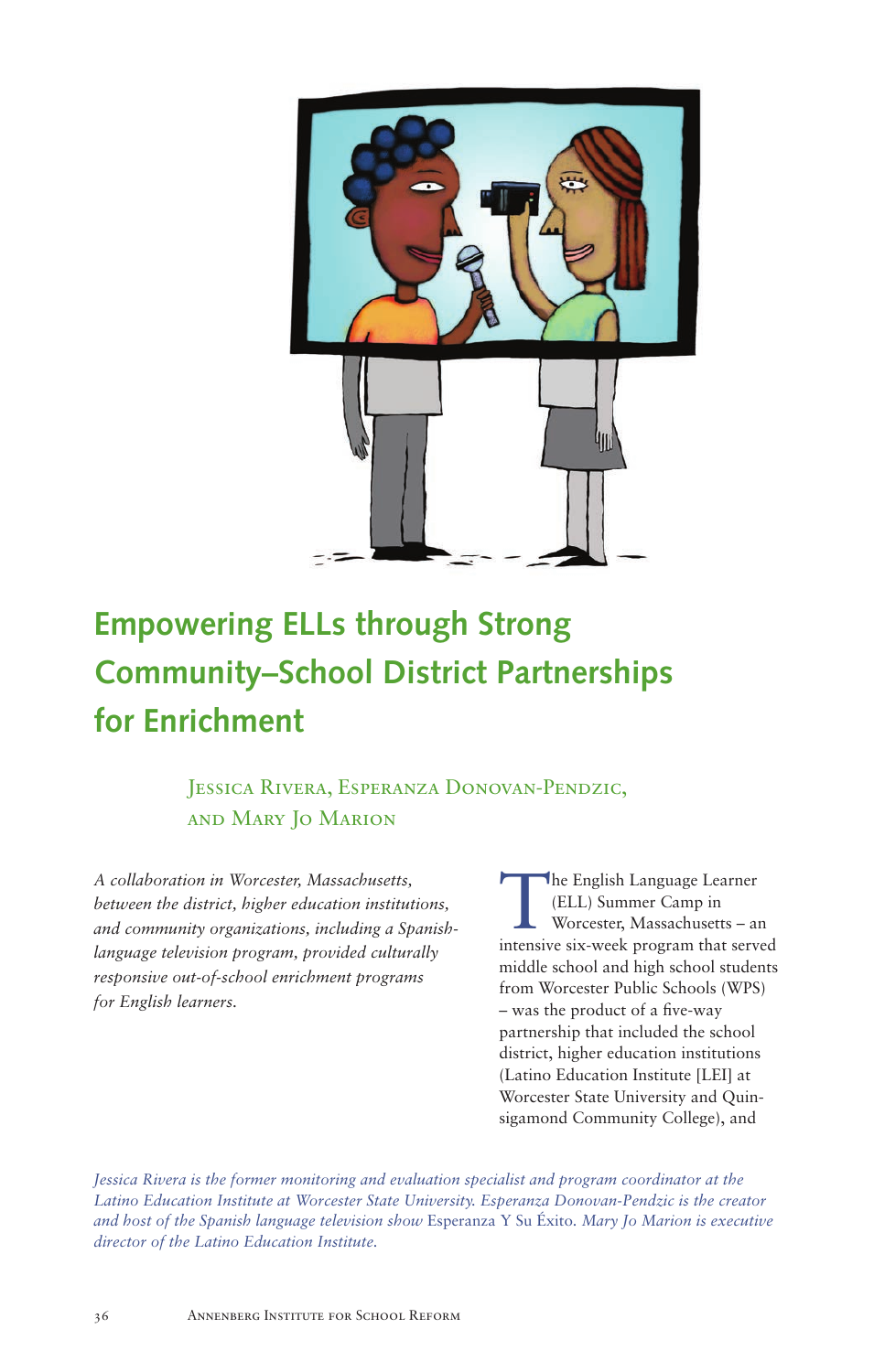community organizations (African Community Education [ACE] and the Spanish-language television program *Esperanza y Su Éxito*). The ELL Summer Camp aimed to promote literacy skills, linguistic competence, and self-efficacy by integrating academics and community-based enrichment and, ultimately, to maximize students' potential for high school graduation and their preparedness for college and career pathways.

# **KEYS TO SUCCESSFUL PARTNERSHIP: VISION, PLANNING, PROCESS**

The partnership was formed through the leadership and vision of key stakeholders: WPS Manager of English Language Learners and Supplemental Support Services Bertha-Elena Rojas, LEI Executive Director Mary Jo Marion, and LEI Assistant Executive Director Hilda Ramirez. Rojas invited key community partners to the table to discuss the framework for this program: CEO of *Esperanza y Su Éxito*, Esperanza Donovan-Pendzic; Quinsigamond Community College faculty member Deborah Gonzalez; and ACE Executive Director Kaska Yawo. Through these discussions, we agreed that the best and most comprehensive approach was to bring together community-based organizations serving immigrants and refugees, higher education institutions with proven extension programs designed for immigrant communities, and the units of the WPS charged with serving ELL students. After five months of collaborative planning, WPS applied for and received a competitive state

grant as part of the Gateway Cities Education Agenda to fund the partnership for one year.<sup>1</sup>

## **WHAT MADE THE PARTNERSHIP WORK?**

## **Mary Jo Marion, Executive Director, Latino Education Institute**

The process really matters. To be able to implement something of this scale and quality meant that the partners and the schools had to have a relationship and the time to plan and to think together. For me, here at our Institute, where we're part of Worcester State University and our work is centered around K–12 partnerships, this experience is a rare opportunity to think deeply with the district about how to improve academic and social-emotional outcomes for ELL students and families. This singular focus is something unique and valuable to this experience.

It became pretty clear that there are a lot of partners in Worcester that can contribute greatly to the outcomes for ELL students, but it's really hard for the schools to harness those partnerships in a coherent way. They really don't have the staffing or resources. So one of the early roles I took on was to organize the community partners so that there was an umbrella for the Worcester schools to deal with. That makes it a lot easier for everybody.

In large districts, it's messy work to organize and take advantage of the strengths of the external partners, but it really helps the quality of the work. Not only were we able to unite under a single community umbrella for the delivery of services, but the collaboration went deeper, and we were able to develop a framework and curriculum that leverages the strengths of each partner and engages students and families. This framework is still used by the partners.

For more information on the Latino Education Institute, see http://www.worcester. edu/Latino-Education-Institute/.

<sup>1</sup> Through the Massachusetts Educational Opportunity Office's Gateway Cities Education Agenda, \$3 million in grants were awarded in 2013 and 2014 to address the English language development of immigrant and newcomer students in the Gateway Cities Summer English Language Enrichment Academies, held across twenty districts in Massachusetts.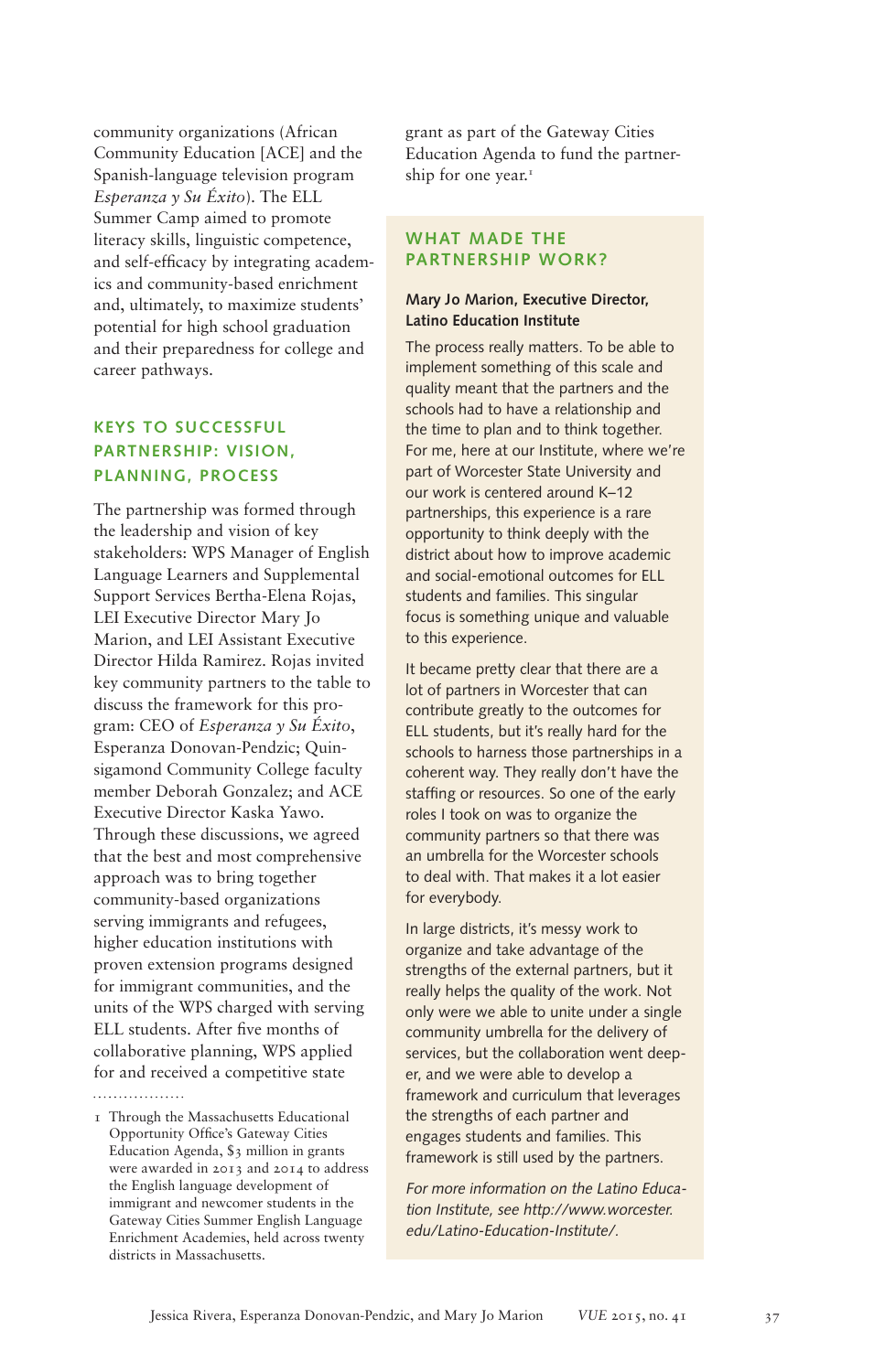As the LEI program coordinator, I (Jessica Rivera) joined the team in the conceptualization stages of the program. In these initial meetings, all the community partners and WPS leadership discussed outreach and recruitment strategy, program structure, data-sharing protocol, and accountability. As the lead LEI program coordinator for the ELL Summer Camp program, I worked closely with all community partners in identifying strengths and areas best suited for each to contribute towards creating a quality program. During this planning stage, the ELL Summer Camp program greatly benefited from the honest and frank insights of each partner.

As the partnership grew, it became evident how to best cultivate these strengths to recruit families, students, and community support. At LEI we believe our strength is in working with English language learners and connecting with Latino families, which is why we took the lead supporting the organizing of Family Academy recruitment sessions. ACE has expertise in working with the refugee community and youth of African descent. They did a great job of connecting with families in the community with whom they had a year-round relationship. *Esperanza y Su Éxito* has the technical skills needed to create a dynamic, enriching offering for ELL camp participants. During the recruitment stage, *Esperanza y Su Éxito* presented various social justice videos they had produced with youth to show families some of the opportunities their child was going to have in the summer camp.

## **RESOURCES AND EXPERTISE**

Since LEI and ACE both have more than ten years of experience in community building and support in Latino and African communities in Worcester, both organizations had culturally competent staff to work with the

diverse population of ELL students. LEI also has a successful track record in implementing relevant enrichment programs in Worcester Public Schools. This expertise in curriculum development aided the collaboration with Quinsigamond Community College and ACE in the creation of the ELL Summer Camp enrichment curriculum. Furthermore, LEI's incorporation in the Worcester State University campus provided collaborative partners access to world-class facilities ideal for instructional learning, equipped with projectors, round sound systems, smart boards, and other technology.

Our partnership with the district brought about additional resources and expertise that we normally do not have in other areas of our programs, such as a full-time nurse, an adjustment counselor, and teaching expertise in the areas of language acquisition. These elements were all essential to the program's success. Throughout the duration of the summer program, it became evident that the adjustment counselor was an invaluable asset in supporting our families and providing the emotional and psychological support for many of our students. The adjustment counselor aided students by conducting daily, scheduled, one-onone check-in meetings with numerous students and by reaching out to parents to inform them of their child's progress. This additional support proved effective in helping to establish a safe and positive environment for both our students and parents to succeed in the program.

#### **CURRICULUM**

One of my favorite parts of the ELL Summer Camp program process was assisting in the development of the enrichment curriculum – My Voice, My Community, Our World. This three-module curriculum, each module running for two weeks, was designed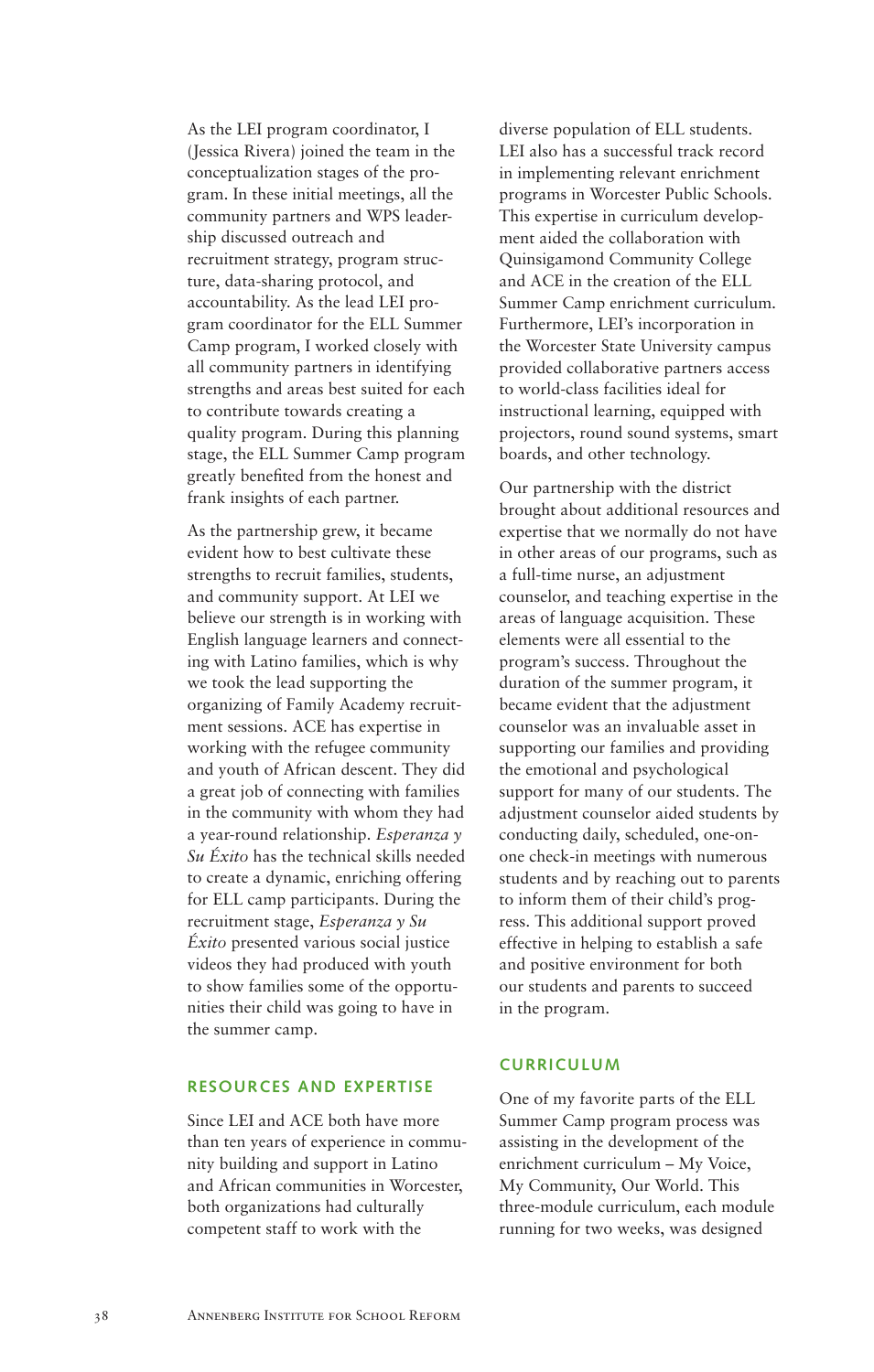to empower youth as they work together in applying academic knowledge and skills to address real community issues. The curriculum allowed for students to be the drivers of their own learning process and gave space for active engagement, critical thinking, reflection, and civic awareness while using key literacy elements to improve their English skills.

Another key aspect of the curriculum focused on encouraging student interactions. During the beginning days of the program, many of the young people were shy; they were hesitant to participate in activities and unwilling to push their comfort zones to try new things. By the third week, students were more vocal and were able to fully express opinions and identify as a collective community issues they wanted to address. Students in the program began to learn to view themselves as assets in their community and agents of change. This process in turn increased students' self-esteem, self-perception, and levels of civic engagement.

This student empowerment was achievable by the safe space that staff was able to create throughout the six weeks; a nurturing approach was emphasized throughout the program. Staff made it a point to show youth they cared for them and respected youth voices, addressing any of their questions and concerns and encouraging them to share their life experience and points of view on sensitive issues. Staff demonstrated patience when young people were having a hard time grasping activity goals, created a judgment-free zone where bullying and teasing of any kind was not allowed, and celebrated each student's efforts through words of encouragement and praise at the end of every workshop. Relationship building between staff and students was essential to the success of the program.

By the end of the program students identified poverty, homelessness, and cultural diversity as the community issues they cared most about addressing. Their final community projects consisted of a food and clothes drive donated to local Worcester community organizations that serve homeless youth; educational posters placed in various community spaces; a student's wall-sized mural representing the various cultures that made up the summer camp community; and three documentary videos screened at the end of the program during a Community Expo event.

The curriculum<br>
drivers of the formative entries The curriculum allowed students to be the drivers of their own learning and gave space for active engagement, critical thinking, reflection, and civic awareness while " improving their English skills.

Student responses to the community project:

To me, community means everybody works together to help each other. This is why one day I would like to work as a doctor so I can give back to my community and help sick people get better.

I try to help people by volunteering in the community in places people need help. And when people ask me why I do it even though I don't get paid, I tell them that I do it because I like to help people.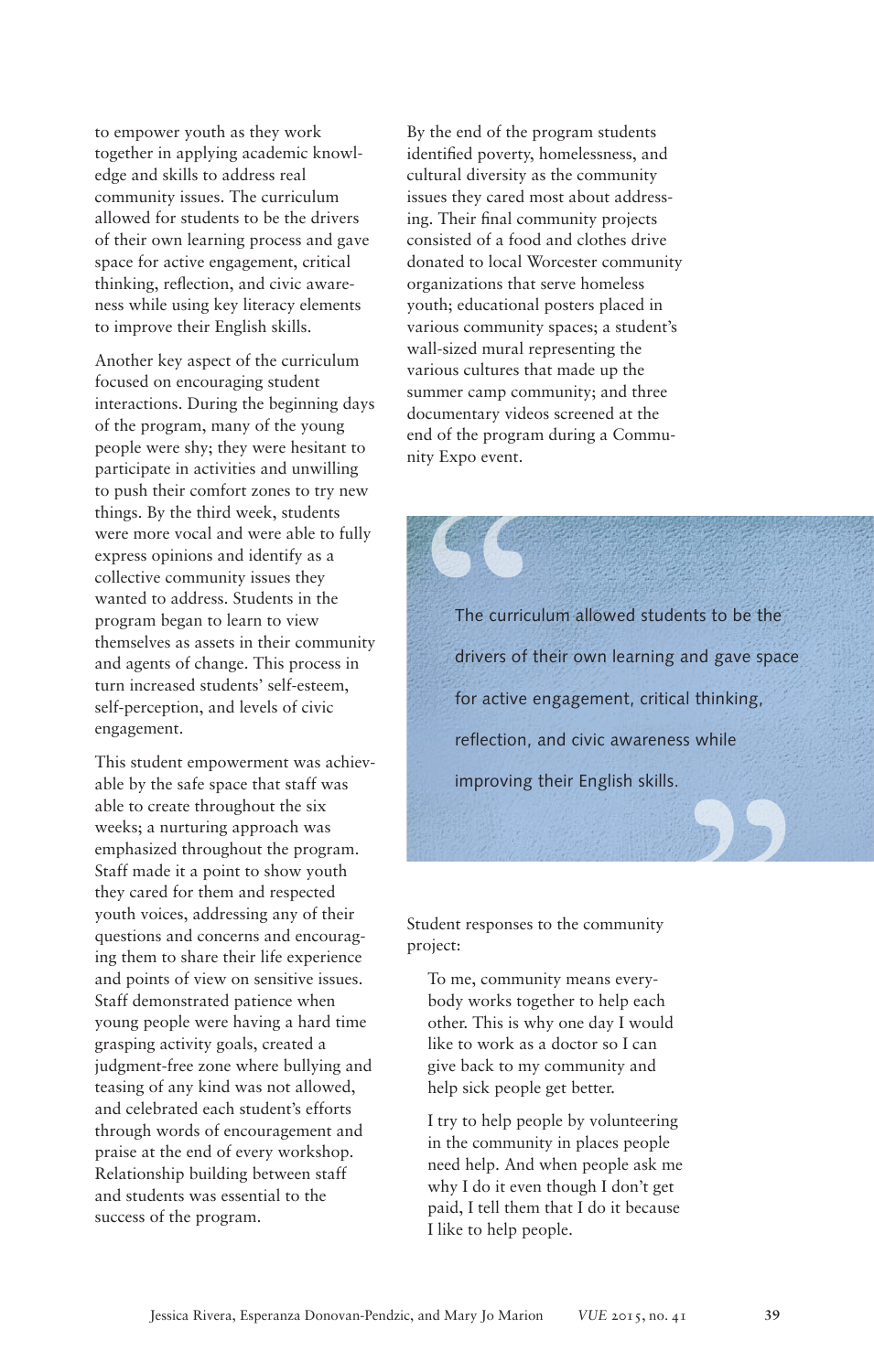I have helped my community by working with my class on a homelessness project. We collected extra food and extra clothes to give to the poor. It feels good to help others.

Youth homelessness is a problem. My friend goes to school and in the afternoon she is staying in a friend's home. This is a problem in Worcester. We need to work together to help others in this situation and lend them a hand.

These outcomes represent the power of youth. When youth are given a nurturing, supportive, and engaging environment, they can learn the value of self and be better equipped to contribute to the greater society.

## **LEADERSHIP AND STAFF COHESION**

As the LEI program coordinator, my many responsibilities included ensuring clear and constant communication, coordinating students' lunch, briefing everyone on emergency protocol for field trips, and other day-to-day logistics. I also provided a supportive structure for all staff who were new to our organizational culture.

My leadership style with enrichment staff focused on mentoring and coaching. Our enrichment staff was composed of ten individuals from three different community organizations and was reflective of the ethnic and racial composition of our students. Each staff member had an array of experiences and expertise needed for the success of the program. One way of cultivating these strengths was through implementing a series of trainings with community partners prior to the start of camp that introduced staff to the program goals, objectives, curriculum design, and expected teaching culture of positive youth development.

Furthermore, staff received training on cultural competencies, emergency protocol, stages of group development, facilitation skills, and classroom management. Throughout these sessions, staff were able to share areas they felt more comfortable in and areas in which they would need more support from the team. Once the program started, one strategy that was very effective and made the intensity of the summer program manageable was meeting with instructional enrichment staff once a week to review successes, challenges, weekly plans, and progress. These meetings were essential in maintaining leadership cohesion, uniformity of program goals, and a positive working culture.

One very important outcome from staff trainings and ongoing check-ins was learning the value of staff autonomy. Though staff were highly encouraged to follow the curriculum design, they were also encouraged to implement activities they felt were more relevant and would better serve their specific group of students. Some staff chose to exercise their creative freedom and implement different sessions while still maintaining the focus and goals for the modules. This level of flexibility in respect to program sessions enabled staff to have more buy-in in the program process and created more passionate instructors.

Some enrichment staff used poetry, music, video, painting, or photography as the medium to engage students in community projects and the exploration process. For example, one of our enrichment staff has a B.A. in English and really enjoyed poetry as the medium to introduce the daily goal. For the first fifteen minutes of workshop sessions, students read various poems and/or watched slam poetry videos. Students would have group discussion on deciphering the meaning of the poems and shared personal connections to the stories.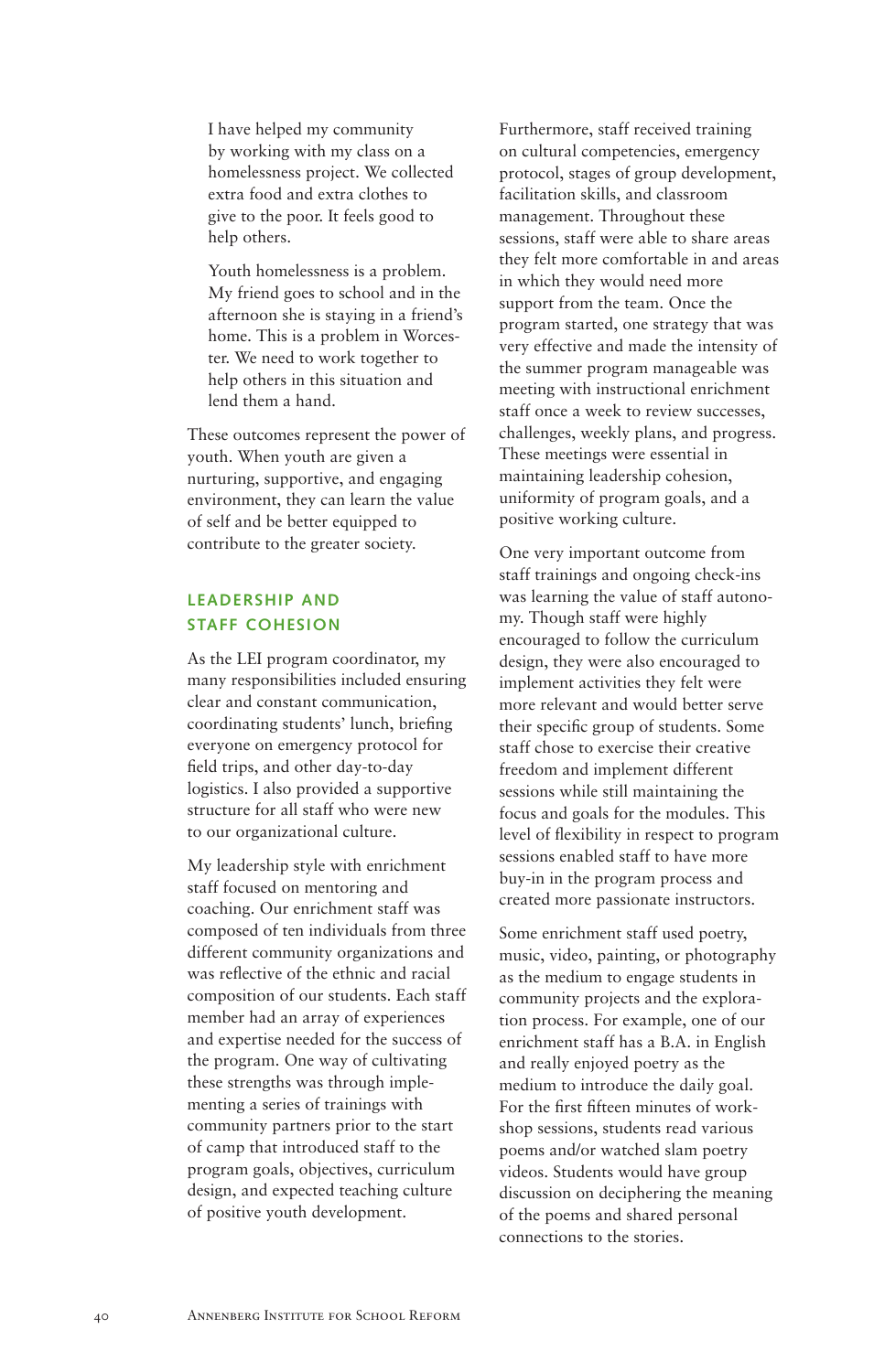During the planning stages of their community action project, students identified cultural awareness as the community issues they wanted to address. Some students decided to write "self-poems" on their identity to share with others. In addition, the group also put together an all-inclusive holiday calendar representative of all ELL Summer Camp participants' family holidays and traditions. See the sidebar on pages 43–45 for a description of one workshop, run by Esperanza Donovan-Pendzic.

These kinds of activities in turn allowed students to gain exposure to different art mediums as well as develop technical skills for selfexpression that were not originally incorporated into the enrichment curriculum. I attribute much of the enrichment success to the passionate staff and the level of commitment in the curriculum design.

## **PROGRAM SUCCESSES**

The strength of our partnerships led to a successful ELL Summer Camp program that served more than fifty ELL students. Students were able to attend five field trips to educational and culturally relevant institutions such as the Worcester Historical Museum, Ellis Island, and the Statue of Liberty. These trips were made possible because all community partners agreed it was important to provide an opportunity for students to learn and experience different places that have greatly shaped the communities to which we all belong.

These decisions were also influenced by the consciousness of our community partners. The majority of the students in the program come from low-income households and do not ordinarily have the opportunity to visit such places, so providing these opportunities was a very important goal for the leadership group.

At the end of the program we had an ELL Summer Camp Expo Celebration, with approximately 175 people in attendance, including Worcester State University staff, community members, media representatives, and, most importantly, family and friends of our students. Students planned and organized the end of the Expo and Celebration program, where several students welcomed parents and explained their artwork to guests. Students shared their experiences and built community awareness on the issues they identified throughout the program cycle and introduced community projects during the celebratory dinner.

This event truly marked and magnified the success of the program. The culminating speeches and presentations given by the students in front of such a large audience demonstrated the shift in confidence, both in language and self, that will help propel these students through high school and beyond.

At the end of the program, students and parents commented on how important this summer program was for them. The top four changes that students noticed in themselves since they joined the program were: improved English skills, improved social life, increased self-confidence, and improved writing skills. As students reported:

The changes I have noticed about me since the day I came here is that I am less shy with people and it is easier for me to spell things.

I am proud of myself.

I have made new friends and learn cool things about art.

I have more friends and I have learned more English.

The top four changes that parents identified in their child were: improved English, more communicative, happier, and more responsible. Parents commented that what they liked most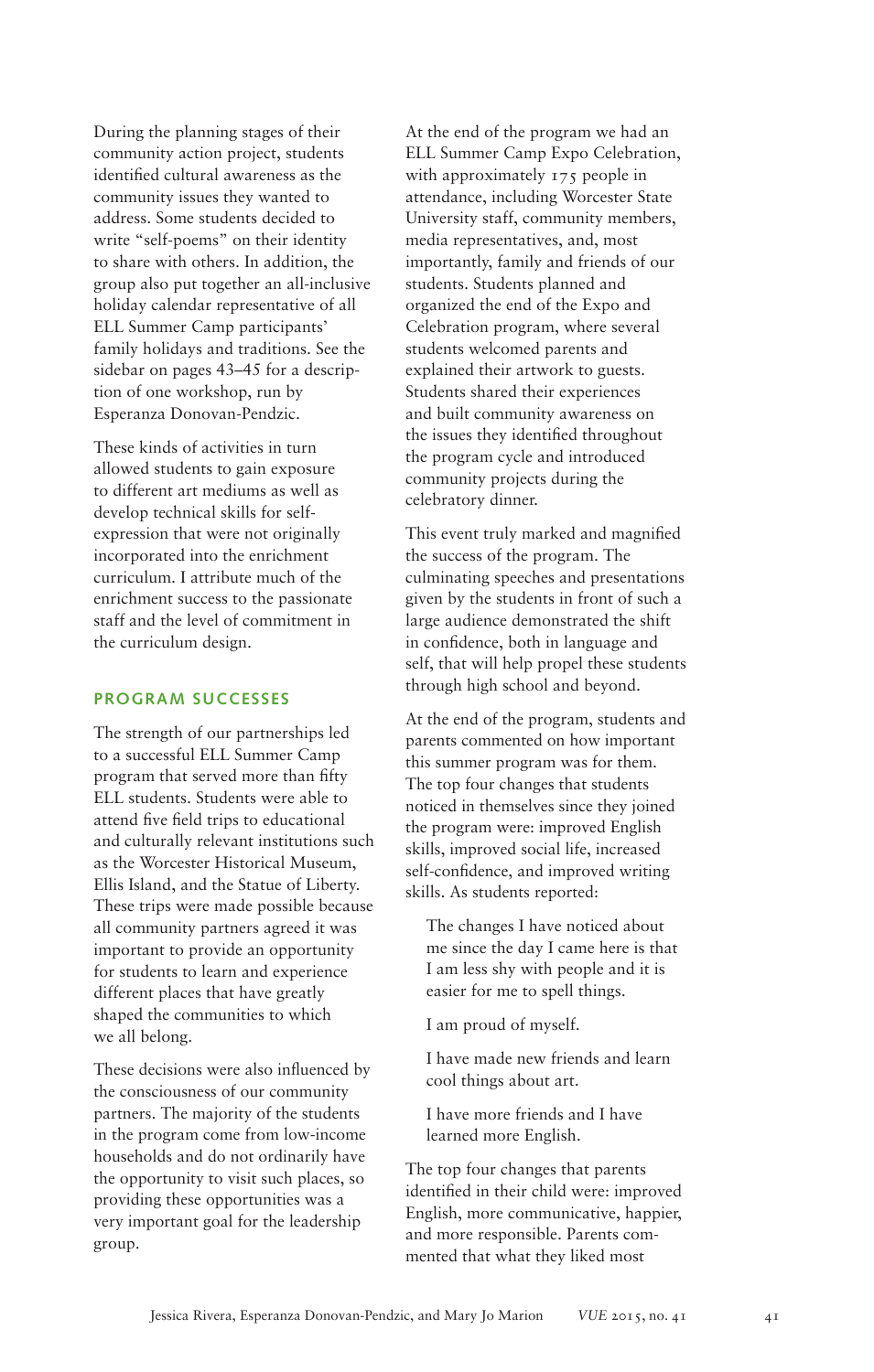All the collal<br>
shaping and<br>
doing so, creating program al and enrich-<br>an any ELL<br>done alone. All the collaborative partners had a hand in shaping and molding the process, and in doing so, created an educational and enriching program that was better than any ELL program any of us could have done alone.

> about the ELL Summer Camp program were their child's exposure to new places, child's improved English, and the supportive staff who were always available if they had questions. This feedback is a testimony to the great work of this partnership and the positive relationship that program staff built with families, integral to increasing family engagement.

## **LESSONS LEARNED**

Having a clear outline of partnership roles and responsibilities is essential in maintaining positive relationships and effective collaborations. Throughout the ELL Summer Camp program cycle, power dynamics and responsibilities between program coordinators began to shift, and roles became unclear. This made team dynamics difficult moving forward because some coordinators were taking on more responsibilities outside of their scope. Fortunately, this did not affect the students' experience or classroom instruction.

Strong leadership is necessary when working in this level of collaboration. As coordinators, it is our role to bring people together, create frameworks that highlight each other's strengths, and provide supports in areas of improvement. Just as important, leaders should allow opportunities for partners to

incorporate their passion and add value to the program. This requires a leader to be flexible to changes. It is also important to take time throughout the program to celebrate the process and the small successes. This ensures that student and staff morale stays high and commitment does not falter.

The ELL Summer Camp program was a great success because of the passion and commitment of all the collaborative partners. All individuals were able to have a hand in shaping and molding the process, and in doing so, created an educational and enriching program that was better than any ELL program any of us could have done alone. The high level of success is attributable to the team's ability to bring complementary levels of expertise and competencies that aided in providing a comprehensive program.

When designing a program for ELL students, I recommend a program that creates platforms for students to exercise their creativity, civic awareness, critical thinking, reflection, and active engagement in the planning and implementation of the process. This type of framework builds students' sense of self-efficacy and resiliency, which are soft skills needed for ELL students living and learning in a new country.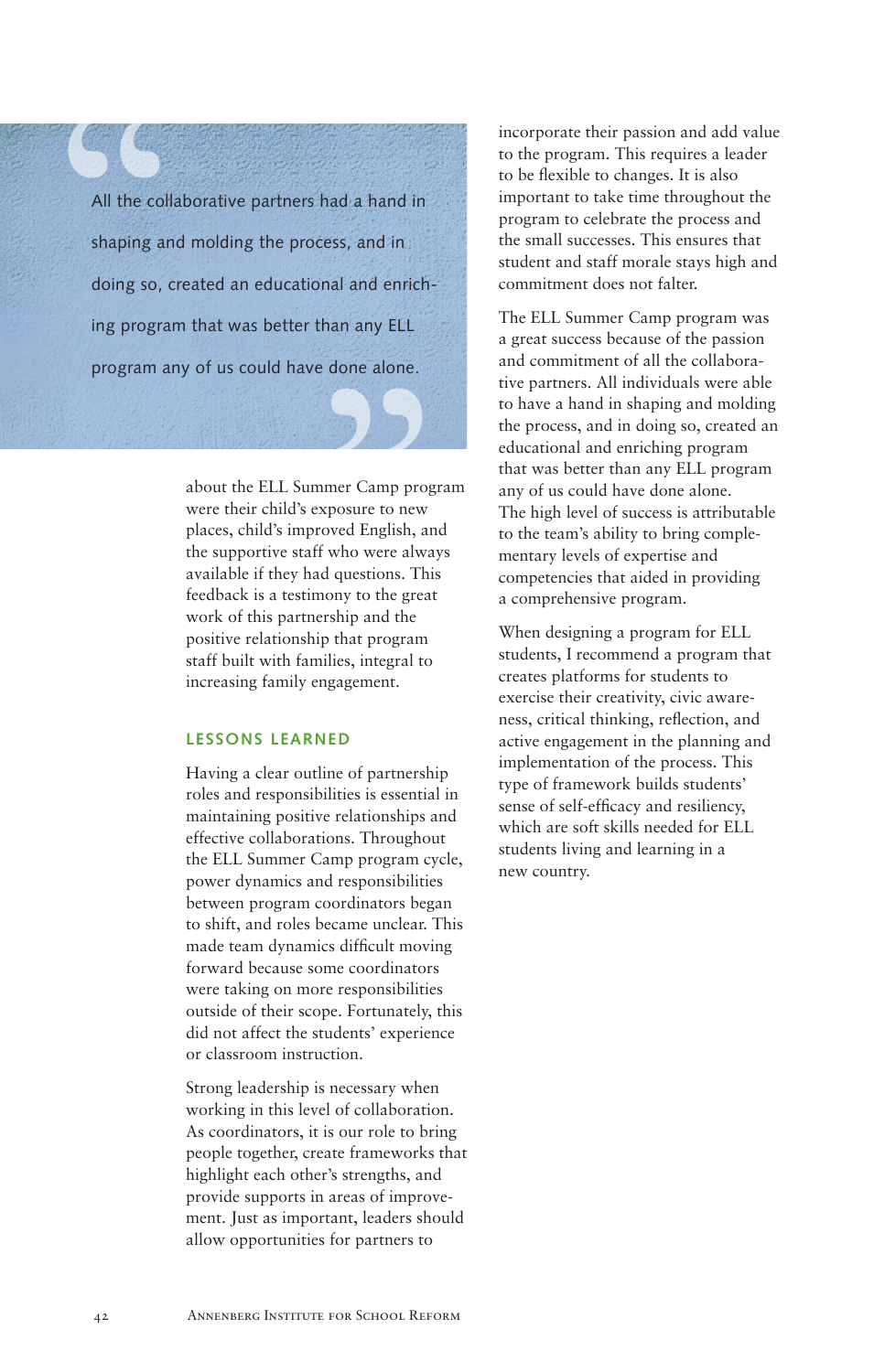## **"MY VOICE, MY COMMUNITY, MY WORLD": A YOUTH EMPOWERMENT PROJECT**

#### **Esperanza Donovan-Pendzic**

*From Ms. Esperanza's class I learned how to use the camera and not be shy in front of the camera. I learned many good things in the classroom.*

 *–ELL Student*

As program creator and host of the Spanish language television show, *Esperanza Y Su Éxito* (EYSE), I have spent the last nine years developing a news magazine format that serves the Latino community in the city of Worcester, Massachusetts. EYSE is used as a vehicle for disseminating important information to this underserved community.

The 2010 U.S. Census showed that about 21 percent of the population in the city of Worcester is Latino, compared to 9.6 percent in the state of Massachusetts.<sup>2</sup> The Latino community is substantially growing. However, Latinos keep struggling for the use of resources and information to improve their lives in the city of Worcester. There is a lack of programming that focuses on local and regional issues affecting the Latino community. EYSE uses the medium of television to empower the Latino community.

EYSE's staff consists of the following community professionals: Anthony Ortiz, Program Director; Elis Ortiz, Assistant Director/Video Technician; Lydia Fortune, Advising Consultant; and me. We served as coordinators and as trainers last summer for a special academic training workshop for WPS's ELL students. EYSE's training team also functioned as technical directors and editors, using video cameras to enhance the learning environment.

The EYSE television program has always maintained the objective of identifying the most effective way to communicate important information to minority – and specifically, Latino – communities. Relying on written literature was not effective due

. . . . . . . . . . . . . . . . . . .

to cultural communication styles and language barriers.

Although EYSE was unable to find or collect hard data on the value of the Latino community viewing information rather than reading it, my professional experience has led me to several conclusions. First, while collecting data for my doctoral dissertation on EYSE's impact on Worcester's Latino community, it was clear that a level of frustration exists between Latinos and members of the dominant community in trying to communicate with each other. My having spent years explaining school notices and materials to families informed me that Latinos and other minority and ethnic groups prefer face-to-face or visual information, rather than written.

Although many legal documents and other booklets are published in the Spanish language, the information is not getting to the Latino community in Worcester in a usable way. This is not a problem of intelligence, competence, or ability to comprehend. The problem is identifying the most effective way to connect with Latino people and using media to create a face-to-face, verbal interaction instead of reading alone in silence (Davila 2001; Gudykunst 2004).

The main purpose of EYSE is to empower the Latino and other minority communities in the city of Worcester. EYSE provides segments ranging from those based on a culturally sensitive approach to information with attention paid to cultural values and appropriate presentation style.

Using my brainchild, EYSE, Bertha-Elena Rojas from WPS visualized and recognized the unique opportunity to use the video concept as a learning tool for our ELL students. Rojas, as well as LEI Assistant Director Hilda Ramirez, envisioned a concrete way in which our ELL students could overcome their hurdles by seeing themselves conquering their fears and also as successful transformational leaders in

<sup>2</sup> See http://censusviewer.com/city/MA/ Worcester.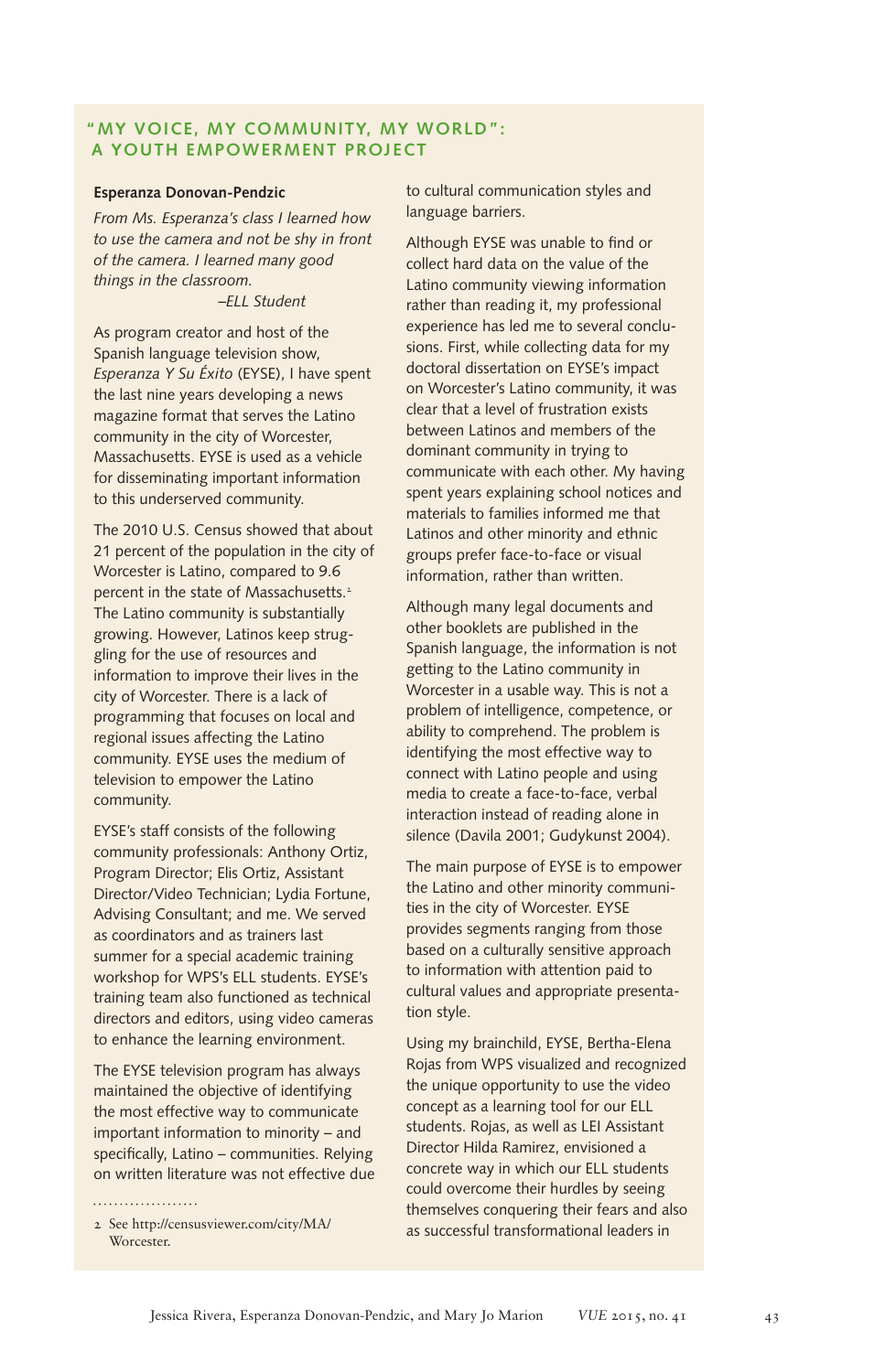the community. Most of our ELL students are affected by language barriers and poverty. Empowering and televising them was a remarkable way to teach the students that their voices mattered. EYSE's training team used the cameras, lights, and different processes of listening, interviewing, writing, and role-playing to help the ELL students to be involved in their own learning practices.

EYSE programming was structured to become a catalyst for change. The entire project was founded on the basic belief that communities need to be informed and educated in order to expect social justice and exhort social change. With this knowledge in mind, WPS and LEI approached EYSE in the summer of 2014, with a vision and profound idea of empowering WPS's ELL students. WPS professionals and LEI staff members teamed up with EYSE to create a six-week summer academic workshop that would help ELL students visualize their success.

The video cameras were instrumental in helping to promote a way in which the students could critically process information for and about themselves. This process helped the students visualize themselves as successful, empowered beings. The students' voices were finally being heard and televised to cultivate a sense of leadership. This practice assisted the students in improving their language skills and their perceptions about themselves.

EYSE's purpose was to link the academic program with the classroom curriculum. In this way the teachers, as well as community partners, worked together to create a synergy for the ELL students in the summer program. The training team first introduced the students to the skill of interviewing one another and learning to write down questions that they wanted to ask. Each student had five to seven minutes to take turns interviewing one another. Next, the students were encouraged to decide what group topics they would focus on for the rest of the summer sessions.

Once the students had chosen two topics

and had broken into two respective groups, each day was spent with the students working on their interviewing skills. Additionally, the students learned to write questions and research their topics at home. EYSE's training team modeled and helped the students learn to use techniques such as: (a) respectful listening; (b) how to skillfully set a collective agenda that sharpened the student perceptions of what a leader should be like within his or her environment; and (c) how to use education for civic and social justice, and social change. The students decided to focus on two main social issues as topics: global warming and world littering, and bullying in school.

One of the most exciting parts of the workshop was when EYSE trainers presented basic demonstrations to the students on how to operate the video cameras and also a brief overview about recording and capturing important events. Next, the students were able to individually experience handling the cameras and filming each other. Another highlight of the workshop involved the activities and games that they got to participate in often.

The ELL summer program provided a way for the community to build cultural and social capital. WPS, LEI, WSU, and EYSE cultivated, created, and empowered a cohort of ELL students, opening up the possibility for them to become strong leaders who could impact their community in the future.

At the end of the summer, EYSE's advising consultant, Lydia Fortune, edited and produced a DVD for each student, as well as the community partners. This step was crucial because the ELL students had a chance to see their abilities and skills improving while also sharing this particular process with their family members. Once all the video files were completed, EYSE presented the DVDs to WCCA Channel 13 Community Television for community viewing. The ELL students were thrilled and committed to developing their skills further. They felt that the